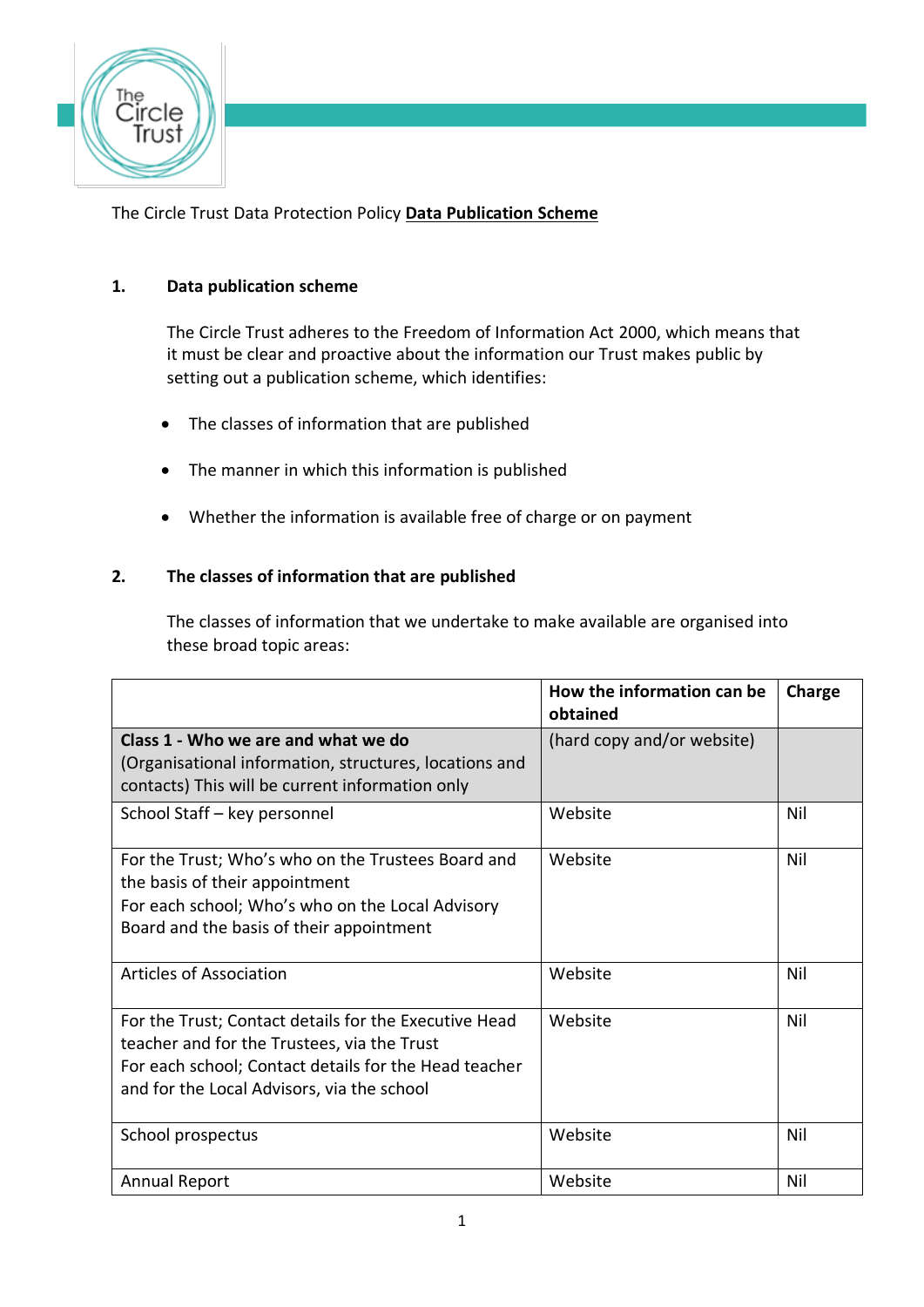

|                                                                                                                                                                                                                                                            | How the information can be<br>obtained | Charge       |
|------------------------------------------------------------------------------------------------------------------------------------------------------------------------------------------------------------------------------------------------------------|----------------------------------------|--------------|
|                                                                                                                                                                                                                                                            |                                        |              |
| Staffing structure                                                                                                                                                                                                                                         | Website                                | Nil          |
| School session times and term dates                                                                                                                                                                                                                        | Website                                | Nil          |
| Address of school and contact details, including email<br>address.                                                                                                                                                                                         | Website                                | Nil          |
| Class 2 - What we spend and how we spend it                                                                                                                                                                                                                | (hard copy and/or website)             |              |
| (Financial information relating to projected and actual<br>income and expenditure, procurement, contracts and<br>financial audit)                                                                                                                          |                                        |              |
| Current and previous financial year as a minimum                                                                                                                                                                                                           |                                        |              |
| Annual budget plan and financial statements                                                                                                                                                                                                                | Website                                | Nil          |
| Capital funding                                                                                                                                                                                                                                            | By request                             | See<br>below |
| Financial audit reports                                                                                                                                                                                                                                    | By request                             | See<br>below |
| Details of expenditure items over £2000 - published<br>at least annually but at a more frequent quarterly or<br>six-monthly interval where practical.                                                                                                      | By request                             | See<br>below |
| Procurement and contracts the school has entered<br>into, or information relating to / a link to information<br>held by an organisation which has done so on its<br>behalf (for example, a local authority or diocese).                                    | By request                             | See<br>below |
| Pay policy                                                                                                                                                                                                                                                 | Website                                | Nil          |
| Staff allowances and expenses that can be incurred or<br>claimed, with totals paid to individual senior staff<br>members (Senior Leadership Team or equivalent,<br>whose basic actual salary is at least £60,000 per<br>annum) by reference to categories. | By request                             | See<br>below |
| Staffing, pay and grading structure. As a minimum the<br>pay information should include salaries for senior staff<br>(Senior Leadership Team or equivalent as above) in<br>bands of £10,000; for more junior posts, by salary<br>range.                    | By request                             | See<br>below |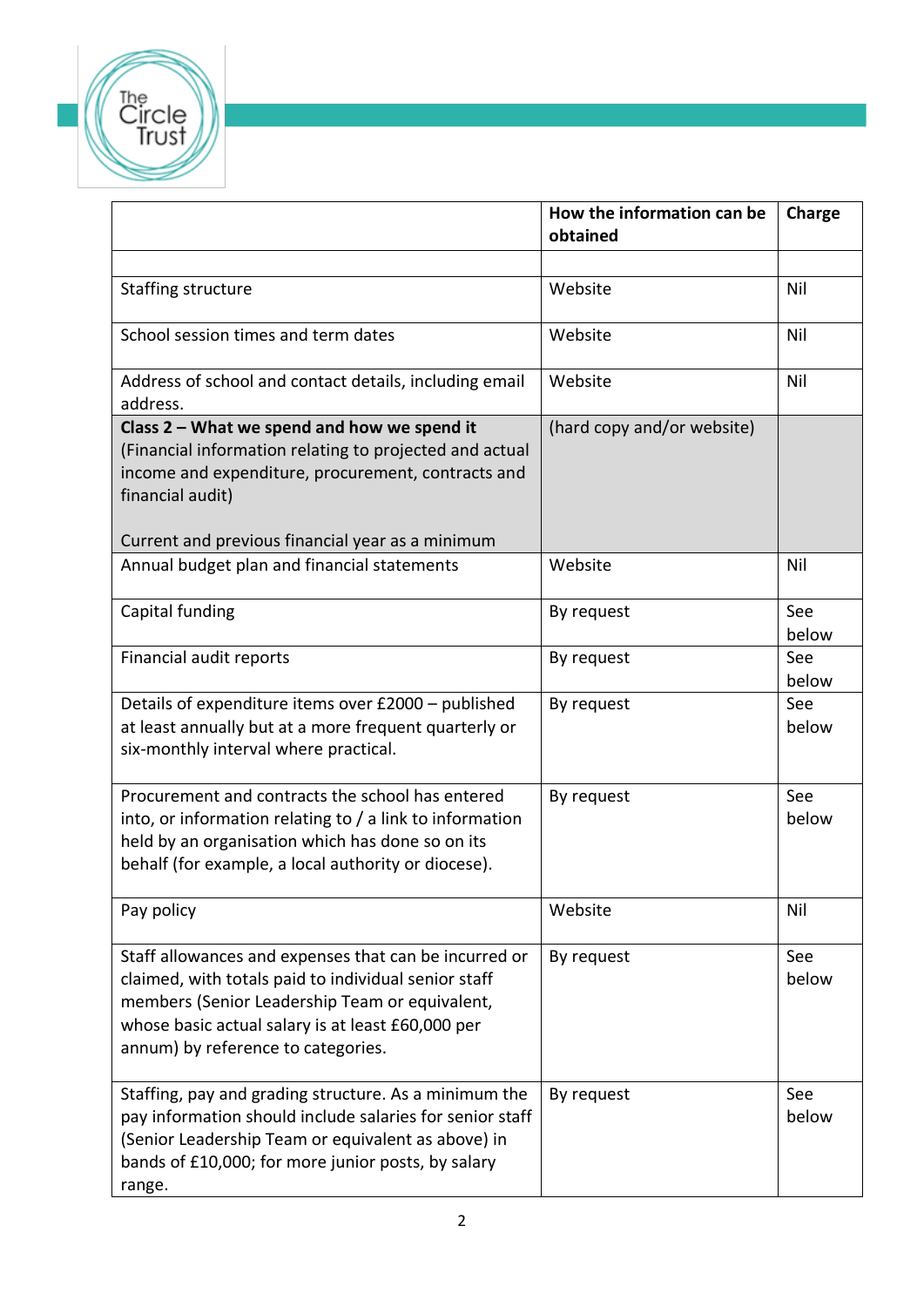

|                                                                                                                                                                                     | How the information can be<br>obtained | Charge              |
|-------------------------------------------------------------------------------------------------------------------------------------------------------------------------------------|----------------------------------------|---------------------|
| Trustees and Local Advisors allowances that can be<br>incurred or claimed, and a record of total payments<br>made to individual Trustees or Local Advisors.                         | By request                             | See<br><b>Below</b> |
| Class 3 - What our priorities are and how we are<br>doing<br>(Strategies and plans, performance indicators, audits,<br>inspections and reviews)<br>Current information as a minimum | (hard copy or website)                 |                     |
| School profile                                                                                                                                                                      |                                        |                     |
| Performance data supplied to the DfE (via link)                                                                                                                                     | Website                                | Nil                 |
| The latest Ofsted<br>- Summary<br>- Full report                                                                                                                                     | Website                                | Nil                 |
| Performance management policy and procedures<br>adopted by the governing body.                                                                                                      | By request                             | See<br><b>Below</b> |
| Performance data                                                                                                                                                                    | Website                                | See<br><b>Below</b> |
| The Trust's and school's future plans                                                                                                                                               | By request                             | See<br><b>Below</b> |
| Safeguarding and child protection policies                                                                                                                                          | Website                                | Nil                 |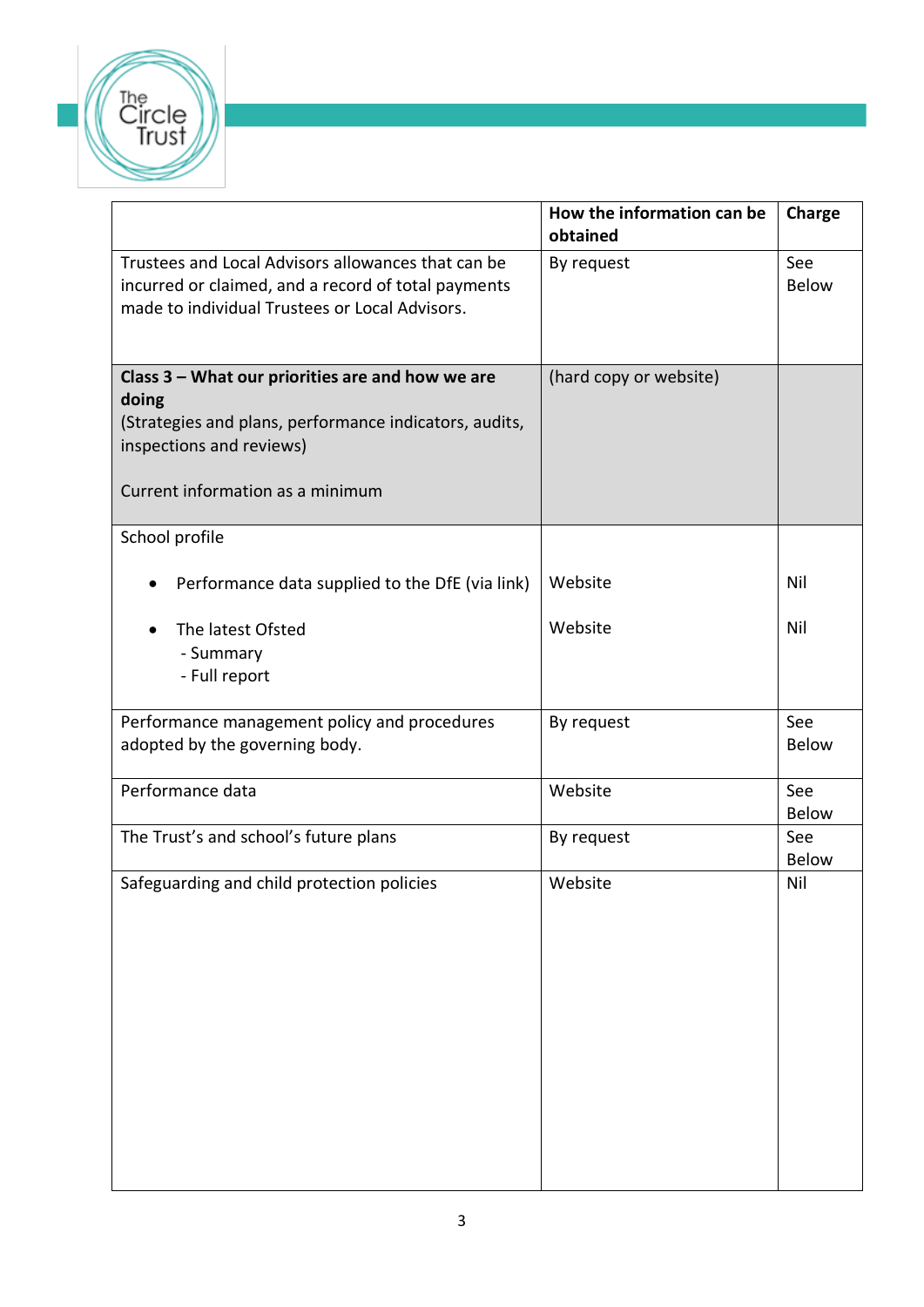

|                                                                                                                                                                                                                                                                                     | How the information can be<br>obtained                                             | Charge              |
|-------------------------------------------------------------------------------------------------------------------------------------------------------------------------------------------------------------------------------------------------------------------------------------|------------------------------------------------------------------------------------|---------------------|
| Class 4 - How we make decisions<br>(Decision making processes and records of decisions)<br>Current and previous three years as a minimum                                                                                                                                            | (hard copy or website)                                                             |                     |
| Admissions policy and Admissions Arrangements                                                                                                                                                                                                                                       | Website                                                                            | Nil                 |
| Agendas and minutes of meetings of the Trustees and<br>Local Advisors and their committees                                                                                                                                                                                          | By request                                                                         | See<br><b>Below</b> |
| Class $5 -$ Our policies and procedures<br>(Current written protocols, policies and procedures<br>for delivering our services and responsibilities)<br>Current information only.<br>This includes policies, procedures and documents that<br>the school is required to have by law. | (hard copy or website)                                                             |                     |
| Records management and personal data policies,<br>including:<br>Information security policies<br>Records retention, destruction and archive<br>policies<br>Data protection (including information sharing<br>policies)                                                              | A number of policies are on<br>the website, otherwise by<br>request                | See<br><b>Below</b> |
| Charging regimes and policies.                                                                                                                                                                                                                                                      | Website                                                                            | Nil                 |
| Class $6$ – Lists and Registers<br>Currently maintained lists and registers only (this does<br>not include the attendance register).                                                                                                                                                | (hard copy or website; some<br>information may only be<br>available by inspection) |                     |
| Curriculum circulars and statutory instruments                                                                                                                                                                                                                                      | By request                                                                         | See<br><b>Below</b> |
| Disclosure logs                                                                                                                                                                                                                                                                     | By request                                                                         | See<br><b>Below</b> |
| Asset register                                                                                                                                                                                                                                                                      | By request                                                                         | See<br><b>Below</b> |
| Any information the school is currently legally<br>required to hold in publicly available registers                                                                                                                                                                                 | By request                                                                         | See<br><b>Below</b> |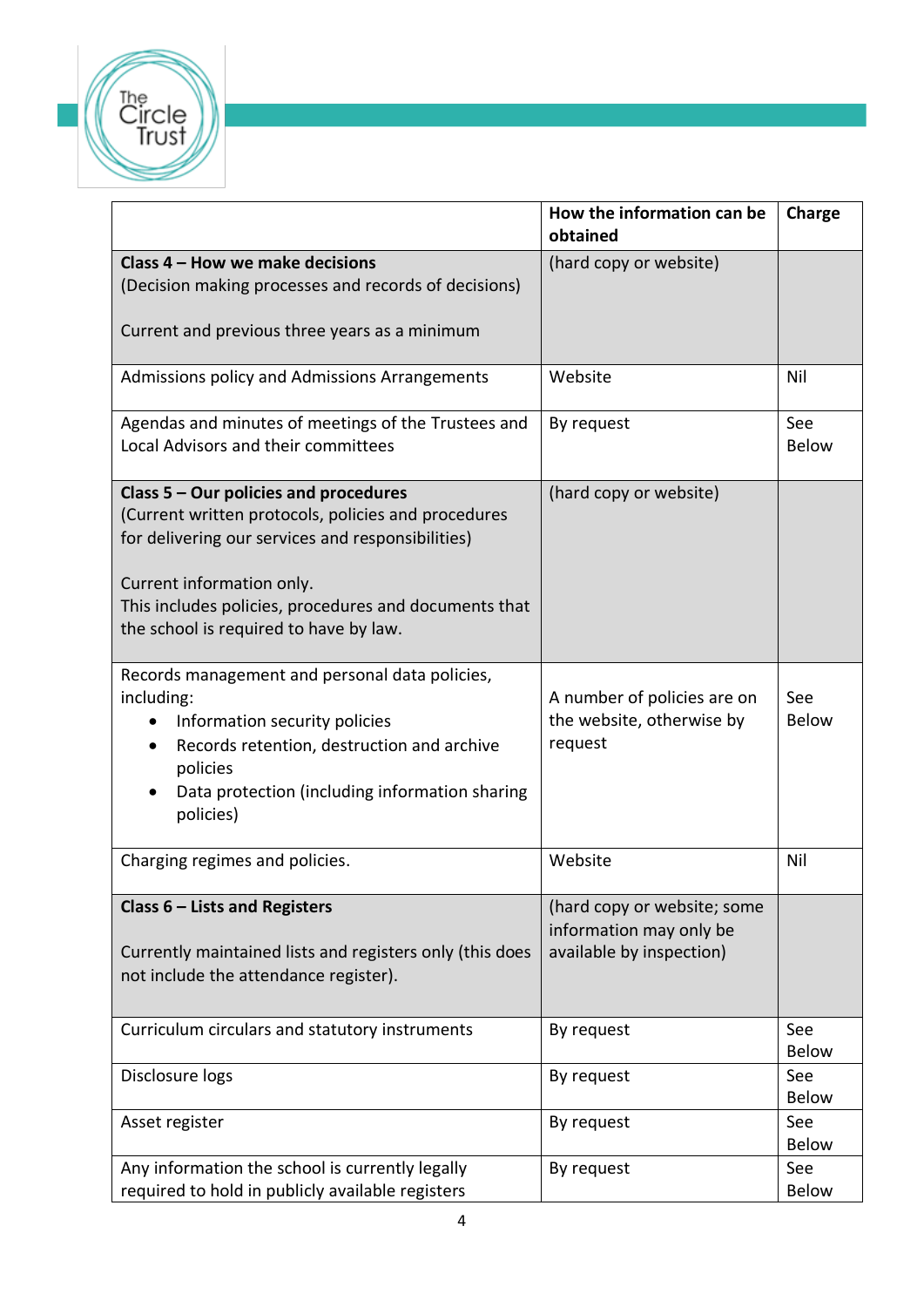

|                                                                                                                                                                                                       | How the information can be<br>obtained                                             | Charge       |
|-------------------------------------------------------------------------------------------------------------------------------------------------------------------------------------------------------|------------------------------------------------------------------------------------|--------------|
| Class $7 -$ The services we offer<br>(Information about the services we offer, including<br>leaflets, guidance and newsletters produced for the<br>public and businesses)<br>Current information only | (hard copy or website; some<br>information may only be<br>available by inspection) |              |
| Extra-curricular activities and Out of school clubs                                                                                                                                                   | Website                                                                            | Nil          |
| Services for which the school is entitled to recover a<br>fee, together with those fees                                                                                                               | By request                                                                         | See<br>Below |
| School publications, leaflets, books and newsletters                                                                                                                                                  | Website                                                                            | Nil          |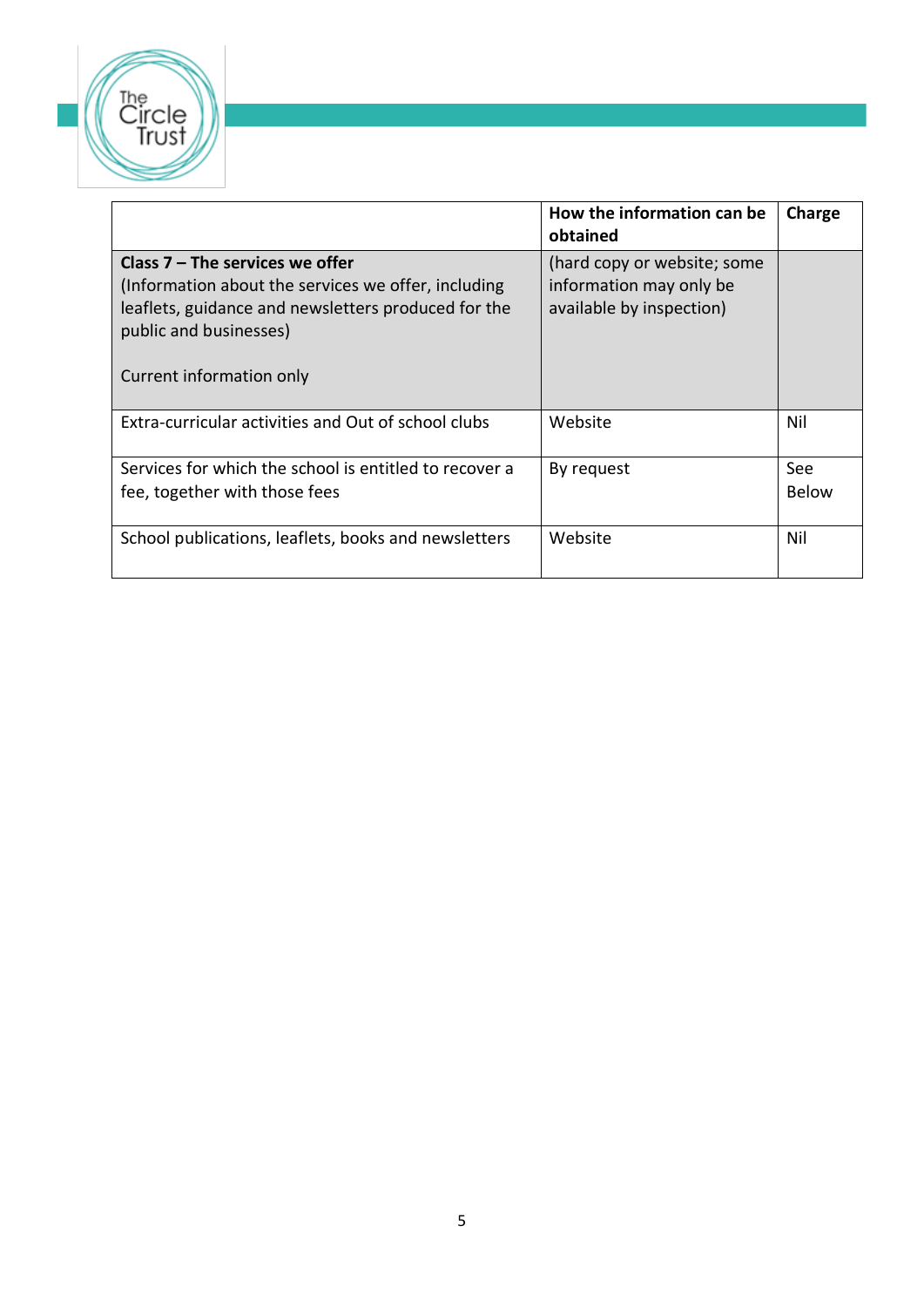

# **3. The manner in which this information is published**

Information about the Circle Trust and individual schools is available on our website.

Some information that we hold may not be made public for example confidential minutes.

#### **4. Timescale**

On receipt of a request, the school is obliged to inform the applicant in writing whether the information requested is held and if so, communicate that information to the applicant promptly, but not later than 20 working days after receipt of the request.

A request is received when it is delivered to the school, or when it is delivered to the inbox of a member of staff. The date of receipt is not the date the request is passed to the appropriate person for processing.

In respect of emails, however, where an automated 'out of office' message provides instructions on how to re-direct a message, the request would not be 'received' until it was resent to the alternative contact.

The correspondence to the applicant must state:

- whether the school holds the information of the type requested;
- whether it cannot be supplied due to the constraints of the Data Protection Act which takes precedence over any FOI rights;

If the information is held and can be provided it must be given to the individual in so far as possible in the format requested i.e. hard copy or electronic.

The school's Business Manager in conjunction with other appropriate school staff will collate information. Records of FOI requests and how they have been dealt with should be maintained by the school.

### **5. Whether the information is available free of charge or on payment**

Our information is available free when viewed via our website although an individual may incur costs from an internet service provider. An individual who does not have internet access, may access a website using a local library or an internet café.

A school within the Trust will not levy a fee for FOI requests that are relatively straightforward and where the information held is readily available. Requests for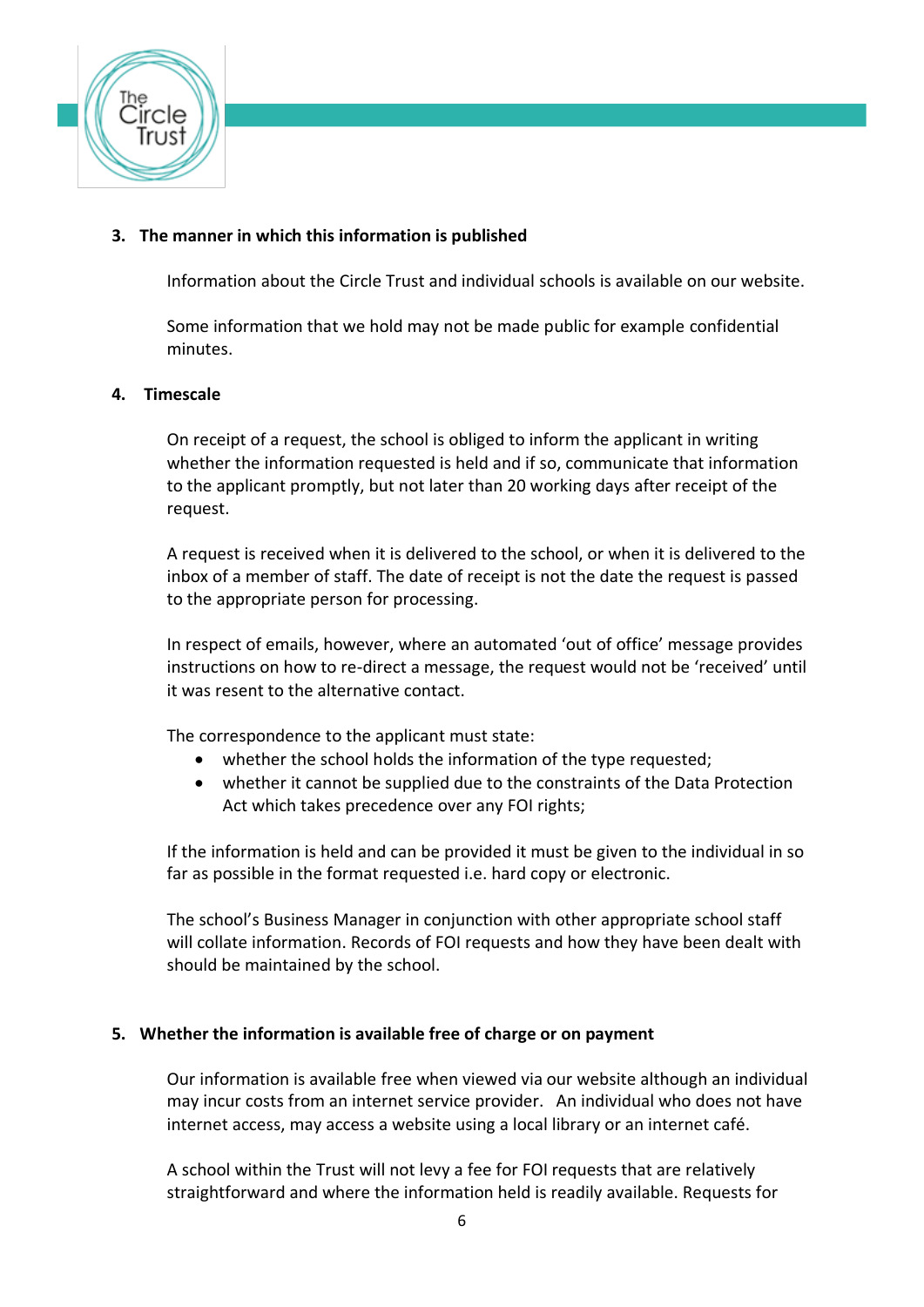

information may be chargeable if significant staff time or resources will be required to meet the request. If a fee is chargeable then this will be agreed with the applicant before the request is processed.

The Government has published the FOI fees regulations. In accordance with this legislation, fees are capped at £450. As a result, the school may refuse to accede to a request for information if the cost of doing so is likely to exceed this amount.

A request can be treated as vexatious where it would impose a significant burden on the school in terms of expense or distraction and meets at least one of the following criteria:

- It clearly does not have any serious purpose or value;
- It is designed to cause disruption or annoyance;
- It has the effect of harassing the school;
- It can otherwise fairly be characterised as obsessive or manifestly unreasonable.

Each specific request should be looked at and assessed individually.

The school will not normally refuse a request for information, which should be available through the publication scheme because it is vexatious. Vexatious issues may arise where the school receives requests from individuals who have previously registered a grievance, pursued a complaint or otherwise been involved in a dispute. It is not unusual for those who believe they have been unfairly treated by the school to pursue or attempt to reopen their grievance by using the FOI.

Any request considered vexatious or linked to a complaint/dispute will be passed to the Executive Headteacher.

All refusals for information will be communicated to the applicant in accordance with the paragraph above on exemption.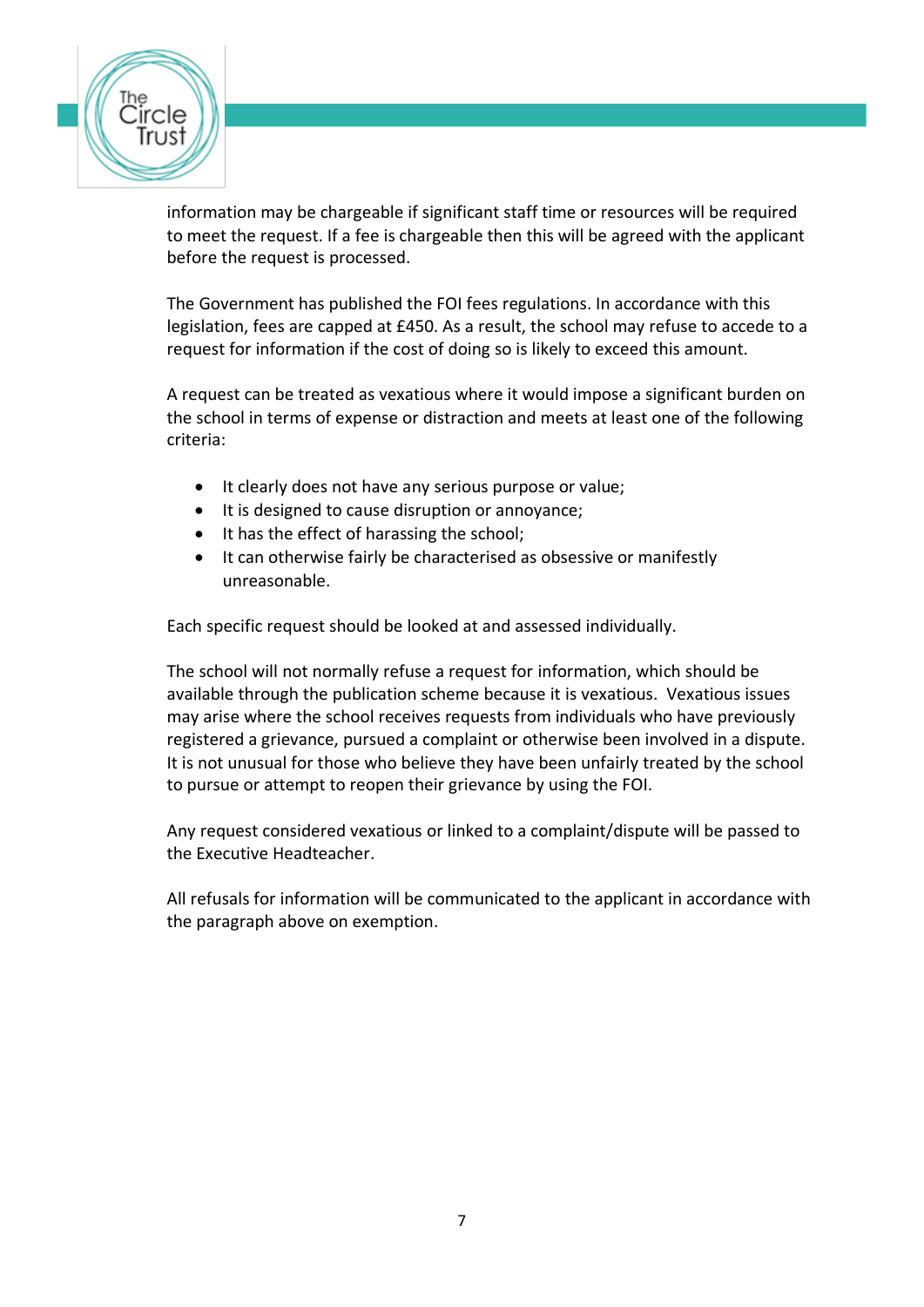

## **SCHEDULE OF CHARGES**

| <b>TYPE OF CHARGE</b>    | <b>DESCRIPTION</b>                                        | <b>BASIS OF CHARGE</b>                                            |
|--------------------------|-----------------------------------------------------------|-------------------------------------------------------------------|
| <b>Disbursement cost</b> | Photocopying/printing $@20p$<br>per sheet (black & white) | Actual cost                                                       |
|                          | Photocopying/printing $@$ 30p<br>per sheet (colour)       | Actual cost                                                       |
|                          | Postage @ cost                                            | Actual cost of Royal Mail<br>standard 2 <sup>nd</sup> class       |
| <b>Statutory Fee</b>     | Administrative costs                                      | In accordance with the relevant<br>regulations to maximum of £450 |

Information may be requested by contacting the individual school. Details are available on each school's website.

To expedite any request it would be helpful but not required to mark any correspondence "publication scheme request"

### **6. Exemptions**

In certain circumstances, the school may refuse a FOI request:

- when the request is vexatious or repeated;
- when the cost of compliance exceeds the appropriate limit (currently £450);
- when the information falls under one of the exemptions.

Some information is exempt from disclosure and so does not have to be provided.

There are two broad categories of exemptions:

• Absolute exemptions. These are cases where the right to know is wholly disapplied. In some cases, there is no legal right of access at all, for instance information supplied by or relating to bodies dealing with security matters or information covered by parliamentary privilege. In other cases, for instance information available to the applicant by other means or personal information relating to the applicant, it may be possible to obtain the information by alternative means and not under the FOI Act.